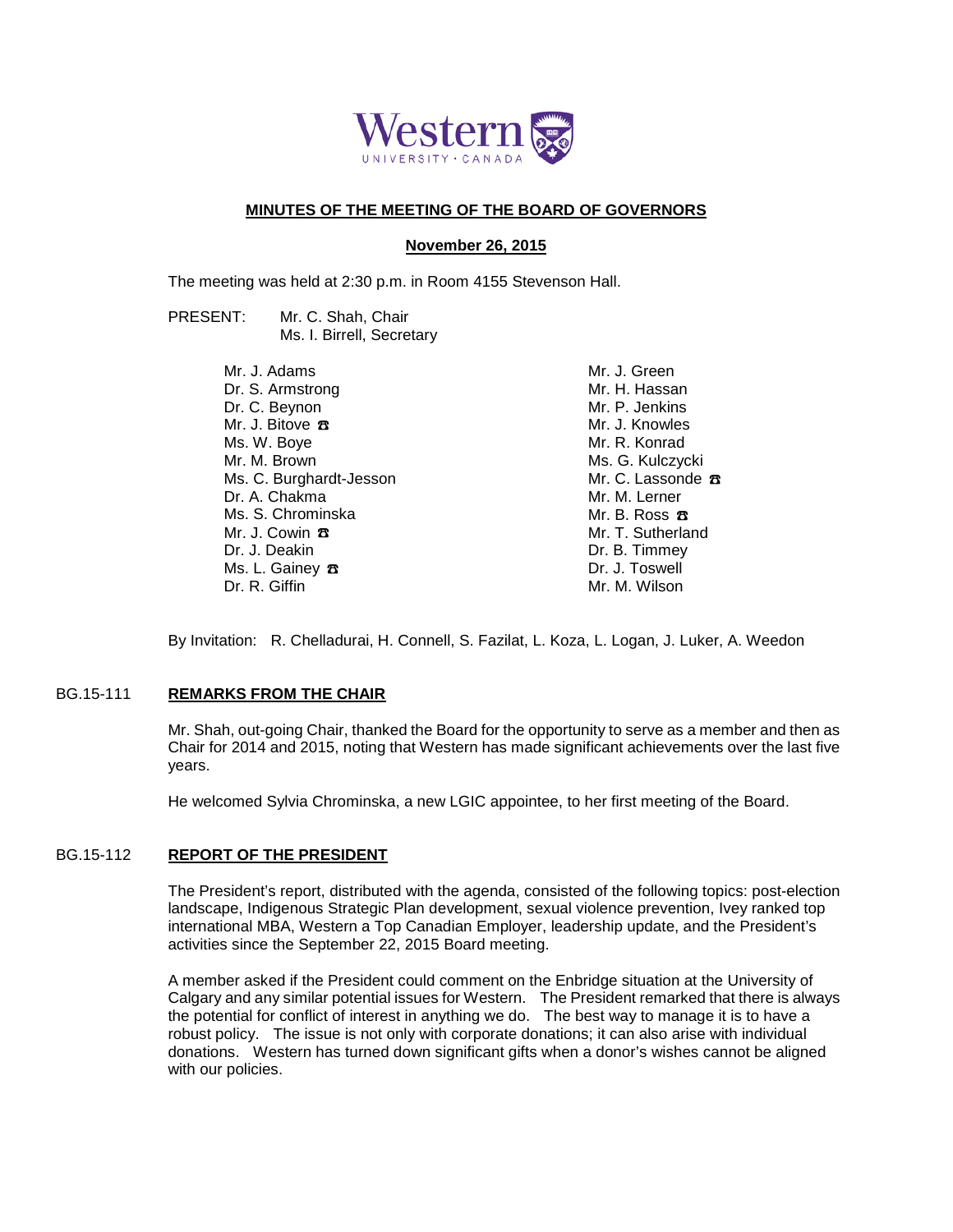# BG.15-113 **UNANIMOUS CONSENT AGENDA** [Appendix I]

It was moved by M. Lerner, seconded by T. Sutherland,

That the 12 items listed in Appendix I, Unanimous Consent Agenda, excluding Item 4. 2014-15 Budget Indicators, be approved or received for information by the Board of Governors by unanimous consent.

CARRIED

# BG.15-114 **Minutes of the Previous Meeting**

The open session minutes of the meeting of September 22, 2015 were approved as circulated.

# **REPORT OF THE PROPERTY & FINANCE COMMITTEE** [Appendix II]

### BG.15-115 **Update on Rapid Transit**

G. Kulczycki, Vice-President (Resources and Operations), provided an overview of the rapid transit proposal detailed in Appendix II, Annex 1. She reported that City Council released its Shift Rapid Transit proposal on November 4. Western's administration and its external consultant met with City officials to review the plans at a high level including routes, location of platforms, and how to introduce wiring. She said that the meeting provided an opportunity to highlight the university's goals of reducing vehicular traffic and maintaining pedestrian safety. Ms. Kulczycki said that a traffic study and technical assessments have to be done relating to the movement of light rail through the science/medicine corridor because of the potential impact on research equipment. Western's external consultant, Parson, is in the early stages of collecting and analyzing information in order to provide an informed analysis of options. Mayor Brown said that the Shift Rapid Transit proposal is City Council's preliminary preferred option. The City intends to connect with all parties concerned to ensure its success.

### BG.15-116 **2014-2015 Budget Indicators**

Referring to section (4) Real Operating Revenue Excluding Student Aid of the 2014-15 Budget Indicators, J. Toswell voiced concern about the phrase "budgetary stress" in conjunction with the Real Net Revenue increase of 15 percent. Some on campus would view those terms to be in conflict and that it would be upsetting to those areas on campus where there is significant budgetary stress. She also noted that the operating reserve had not changed in many years. R. Chelladurai said revenue is closely tied to enrolment through tuition and government funding. Enrolment growth has been the main driver of operating revenue and growing enrolment has direct costs. As noted in Appendix II, Annex 5, Table 1, over the last five years, the pattern has changed substantially. Total revenues have decreased by 4.5 percent per year. Real revenues have fallen to 9 percent. That change in revenues is one indicator of the budgetary pressures the University is facing. P. Jenkins said that real net revenue incurs adjustments for inflation. Over the last five years all Ontario universities have seen a downward trend in revenue and face ongoing financial pressures. He noted that the issue was captured also in the discussion of changes to the funding model and he believed the spirit of the wording was exactly right. With respect to the operating reserve, P. Jenkins noted that the issue is already before Property & Finance and a proposal would be brought forward in the winter.

# BG.15-117 **Information Items Reported by the Property & Finance Committee**

The Report of the Property & Finance Committee, detailed in Appendix II, contained the following items that were received for information by unanimous consent: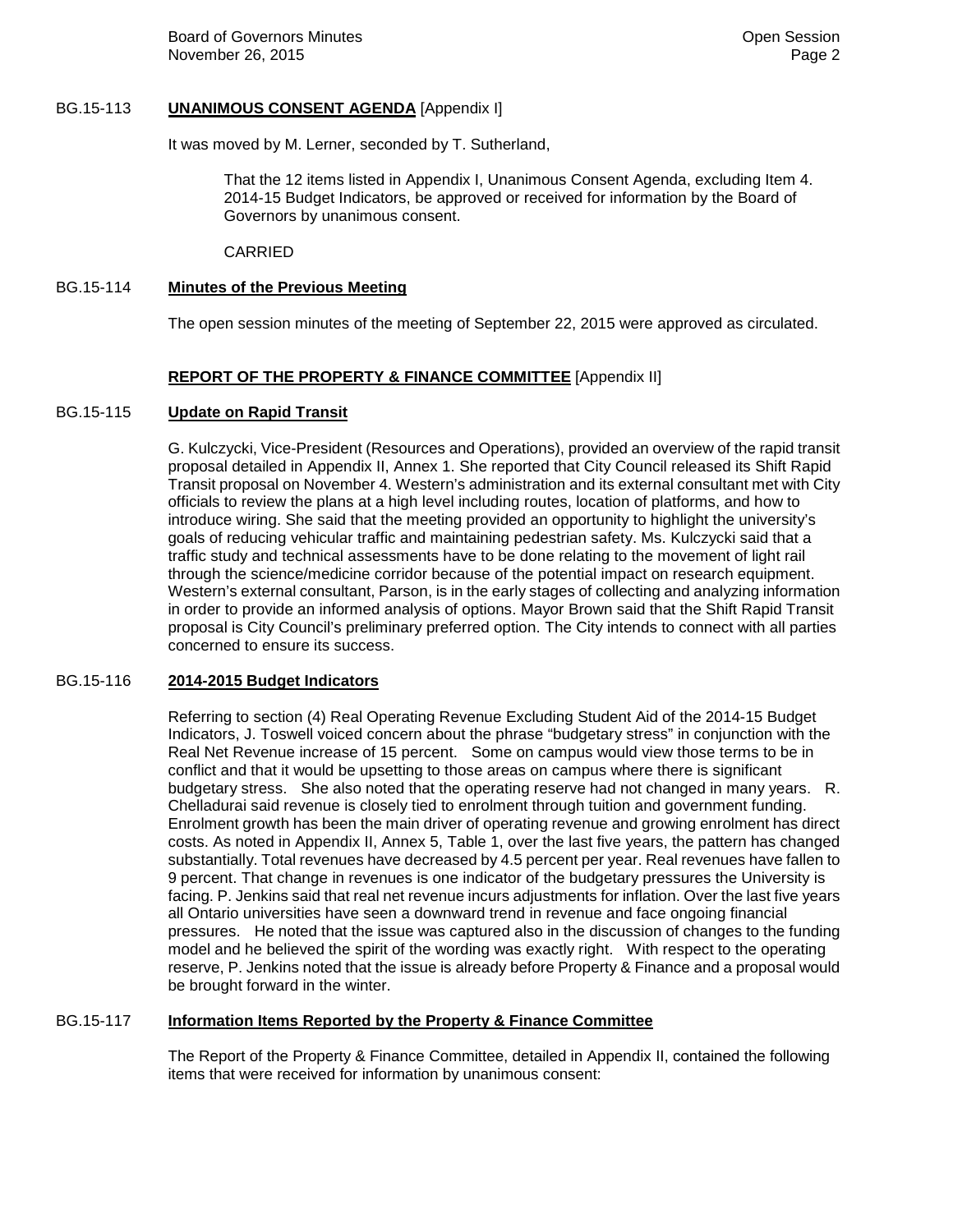- Lease Agreement for Room 80, University Community Centre
- Investment Committee Report
- Key Financial Indicators
- Report on Endowments
- New Scholarships and Awards

# **REPORT OF THE SENIOR OPERATIONS COMMITTEE** [Appendix III]

#### BG.15-118 **Information Item Reported by the Senior Operations Committee**

The Report of the Senior Operations Committee, detailed in Appendix III, contained the following item that was received for information by unanimous consent:

• Code of Student Conduct – Annual Report

#### **REPORT OF THE FUND RAISING AND DONOR RELATIONS COMMITTEE** [Appendix IV]

#### BG.15-119 **Information Item Reported by the Fund Raising and Donor Relations Committee**

The Report of the Fund Raising and Donor Relations Committee, detailed in Appendix VI, contained the following item that was received for information by unanimous consent:

• Fundraising Activity Quarterly Report to July 31, 2015

#### **REPORT OF THE JOINT PENSION BOARDS** [Appendix V]

#### BG.15-120 **Group Annuity Purchase of Defined Benefit Liabilities**

It was moved by R. Konrad, seconded by M. Wilson,

That the University purchase annuity policies through a competitive bid process among Canadian insurers to meet the remaining benefit obligations to Special Members in each plan.

Ms. L. Koza provided an overview of the recommendation, detailed in Appendix V, Annex 1, noting that the purchase of annuity policies transfers the risk and volatility of guaranteeing defined benefit pension obligations to an insurance company. It also removes administrative burdens and potential of future funding burdens from Western. She confirmed that a competitive bid process was in progress.

The question was called and CARRIED.

#### **ITEMS REFERRED BY SENATE** [Appendix VI]

# BG.15-121 **Introduction of MAPP 7.15 – Post Approval Monitoring (PAM) Program Policy**

It was moved by A. Chakma, seconded by P. Jenkins,

That the new MAPP 7.15 – Post-Approval Monitoring (PAM) Policy as shown in Appendix VI, Annex 1, be approved, as recommended by Senate.

### CARRIED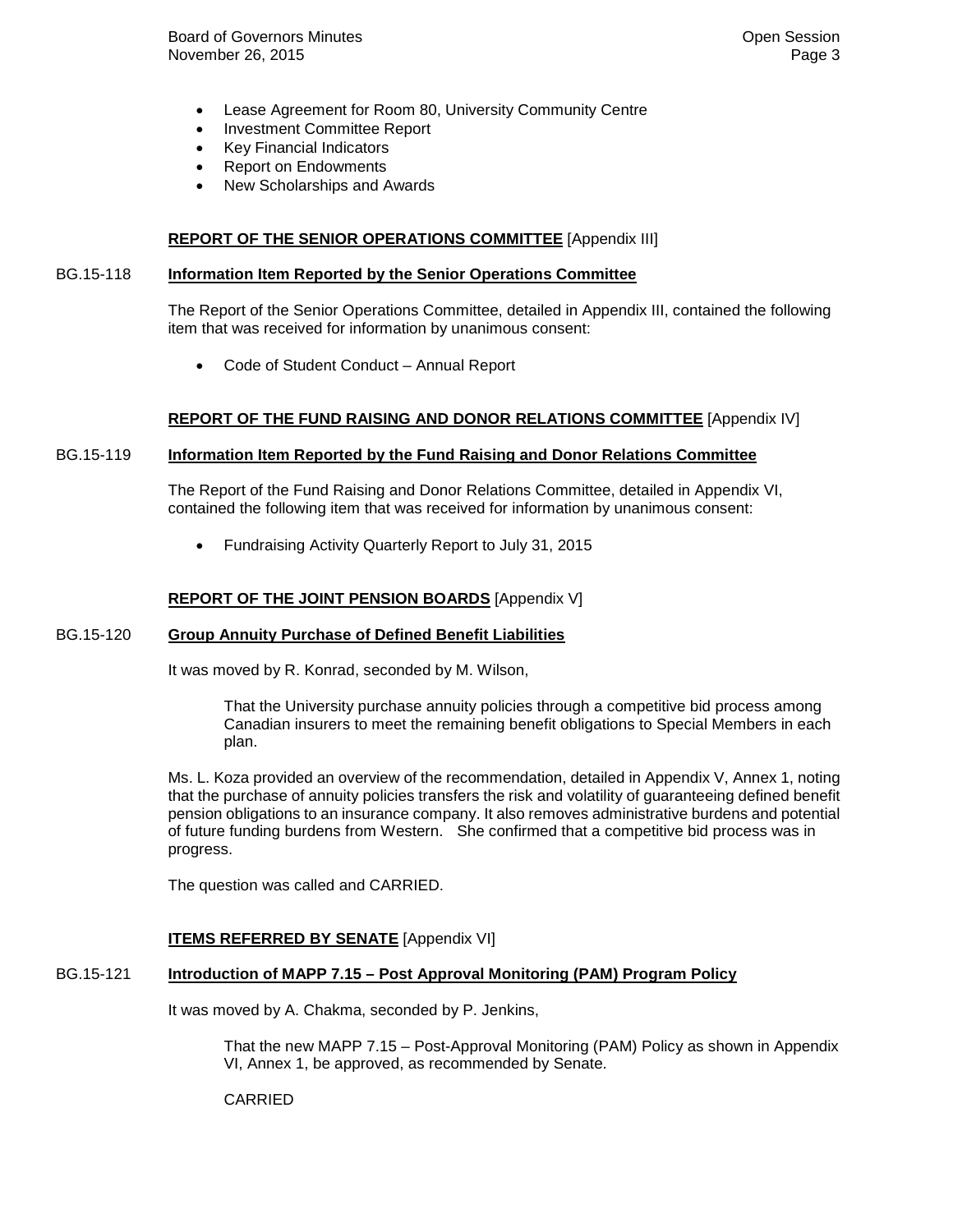### BG.15-122 **Revisions to MAPP 7.12 – Policy and Procedures for the Use of Animals in Research, Testing and Teaching**

It was moved by M. Lerner, seconded by T. Sutherland,

That revisions to MAPP 7.12, Policy and Procedures for the Use of Animals in Research, Testing and Teaching as set out in Appendix VI, Annex 2, be approved, as recommended by Senate.

CARRIED (By Unanimous Consent)

## BG.15-123 **Revisions to MAPP 7.10 – Policy and Procedures – Standardized Training in Animal Care and Use**

It was moved by M. Lerner, seconded by T. Sutherland,

That changes to MAPP 7.10, Policy and Procedures - Standardized Training in Animal Care and Use as set out in Appendix VI, Annex 3 be approved, as recommended by Senate.

CARRIED (By Unanimous Consent)

#### BG.15-124 **Information Item Reported by Senate**

Appendix VI, Items Referred by Senate, contained the following item that was received for information by unanimous consent:

• Report of the Academic Colleague (November meeting)

### **REPORT OF THE GOVERNANCE REVIEW COMMITTEE** [Appendix VII]

#### BG.15-125 **Report of the Governance Review Task Force**

It was moved by R. Konrad, seconded by J. Adams,

That the Board of Governors approve the Report of the Governance Review Task Force contained in Appendix VII, Annex 1.

M. Wilson, Chair of the Governance Review Task Force, thanked the task force members, all who had provided advice and input, and the University Secretariat for their time and effort in conducting the review. The focus of the report as a renewed commitment to good governance, with an emphasis on transparency and better interaction with Senate. He believed that implementation of the recommendations would make governors better stewards of the institution. Some measures could be put in place quickly while others would take time, but it was important to move forward.

The President offered his thanks to the members of the task force. He believed the report represented a step forward. He remarked on two recommendations in particular: strategic agenda setting which he believed the administration could help develop; and the notion that the Board should meet on occasion with no administrators present. This was a practice in place on a number of other boards on which he sat.

A member asked what a Board self-assessment process might involve. The Chair noted that there are any number of models that might be adopted and a wide range of materials were available. J. Adams remarked that the task force had already acquired a number of sample